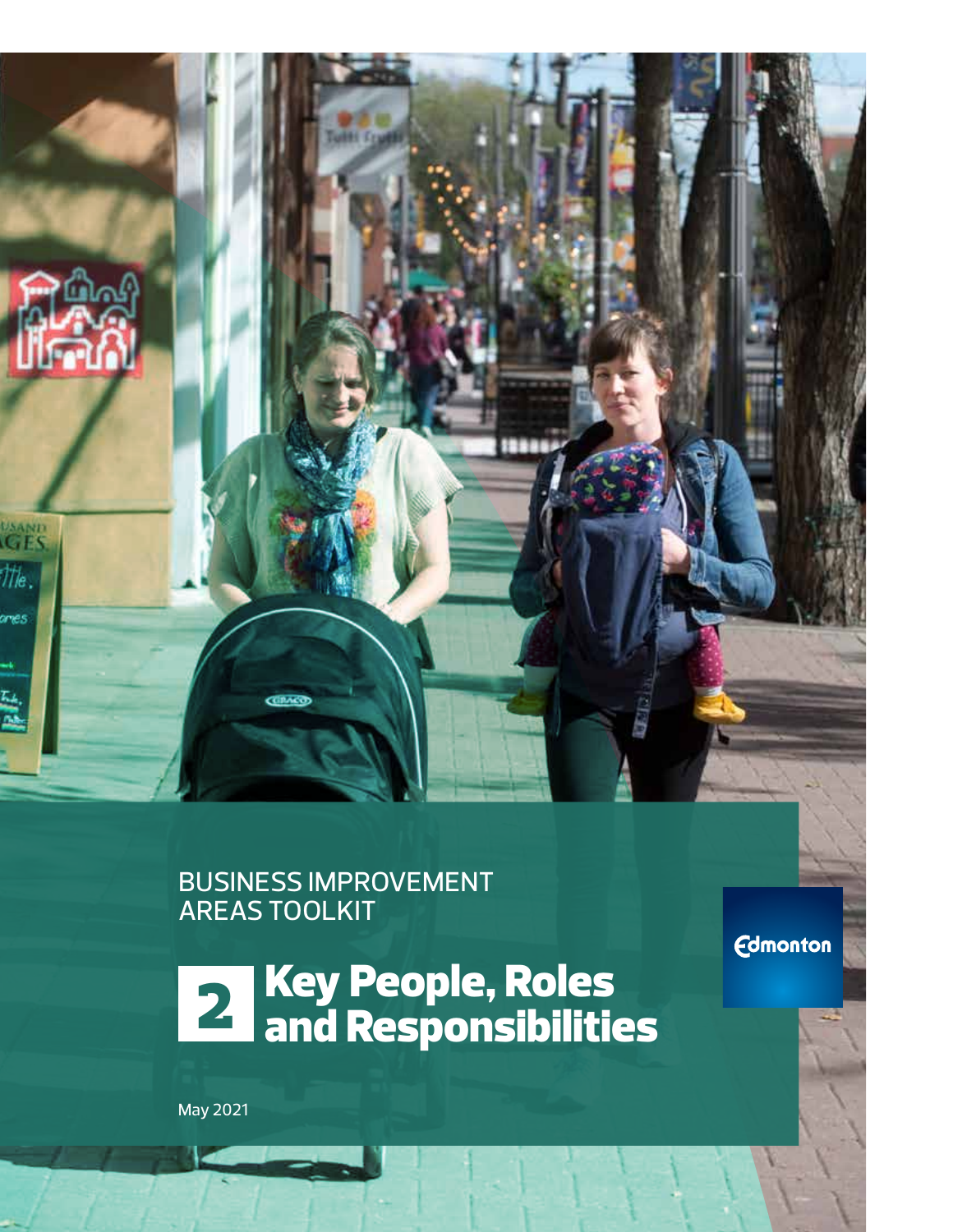# table of **CONTENTS**

| What is a Business Improvement Area (BIA)? | З  |
|--------------------------------------------|----|
| Overview of Key Players and Roles          | 4  |
| BIA Members                                | 5  |
| <b>BIA Board of Directors</b>              | 6  |
| Management Roles and Activities            | 6  |
| Governance Roles and Activities            | 7  |
| Recruiting Directors for the BIA Board     | 8  |
| BIA Committees                             | 9  |
| BIA Executive Director                     | 10 |
| Example Executive Director Qualifications  | 11 |
| <b>BIA Council</b>                         | 12 |
| City of Edmonton BIA Liaison Staff         | 13 |

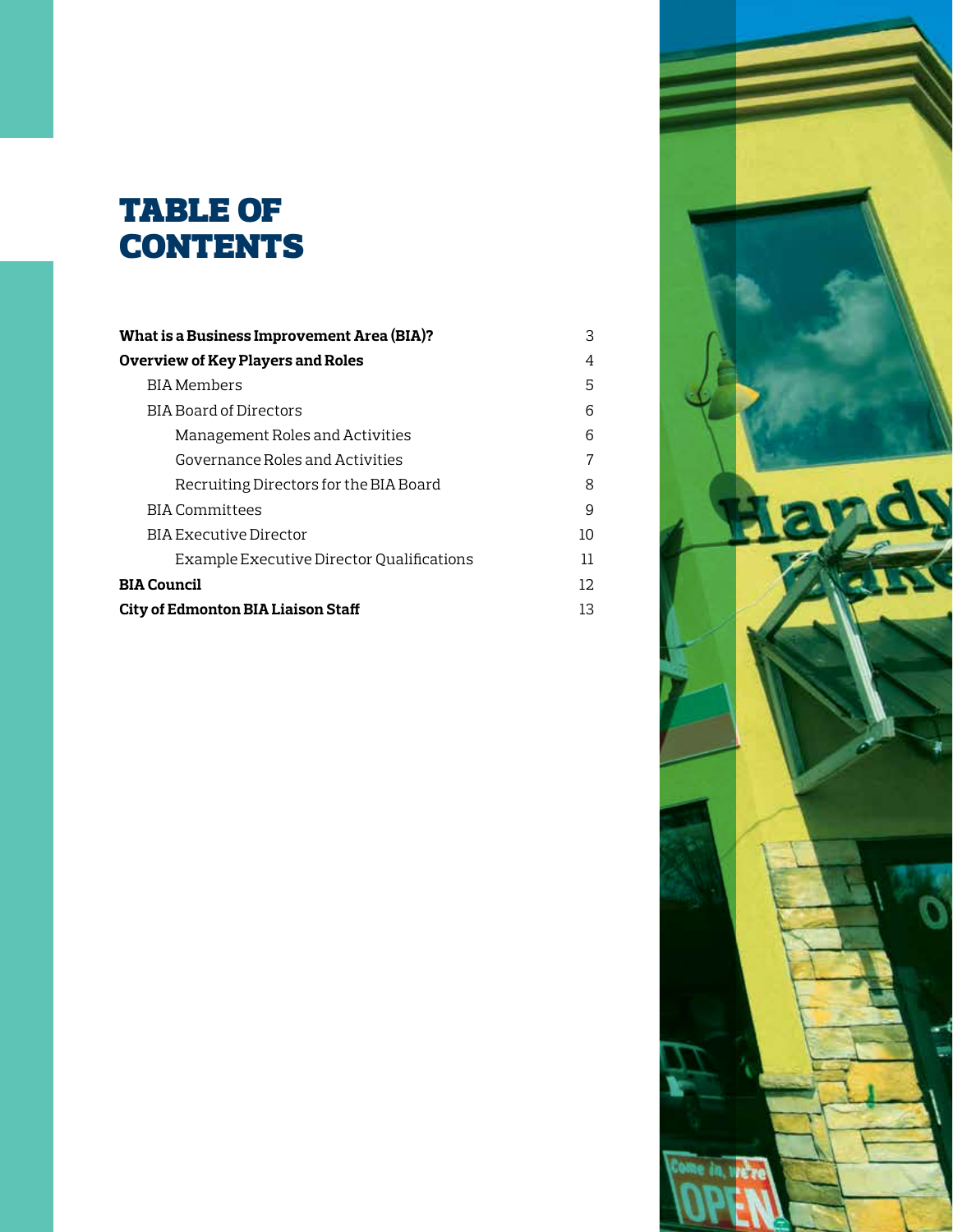## what is a business improvement area?

A Business Improvement Area (BIA) is a specific geographic area of the city in which businesses combine resources and work together, through a formal association, to enhance the economic development of their area.

They do this, with the support of the City of Edmonton, through a variety of activities that provide value to member businesses and that create interesting and attractive places for people to visit, shop, and do business.

A BIA is a *statutory corporation* created under the authority of Alberta's Municipal Government Act (MGA) Business Improvement Area Regulation**.**

How BIAs operate, along with the services and programs they deliver, is guided by the following:

- **•** The **[MGA](http://www.qp.alberta.ca/documents/Acts/m26.pdf)** and **BIA [Regulations](http://www.qp.alberta.ca/documents/Regs/2016_093.pdf)**
- **•** City of Edmonton Bylaws that are adopted to create individual BIAs
- **• [City of Edmonton City Policy C462B BIA](https://www.edmonton.ca/city_government/documents/PoliciesDirectives/C462B.pdf)  [Establishment and Operation](https://www.edmonton.ca/city_government/documents/PoliciesDirectives/C462B.pdf)**
- **•** Day-to-day operating guidelines of each BIA
- **•** The needs and goals of the area and member businesses.

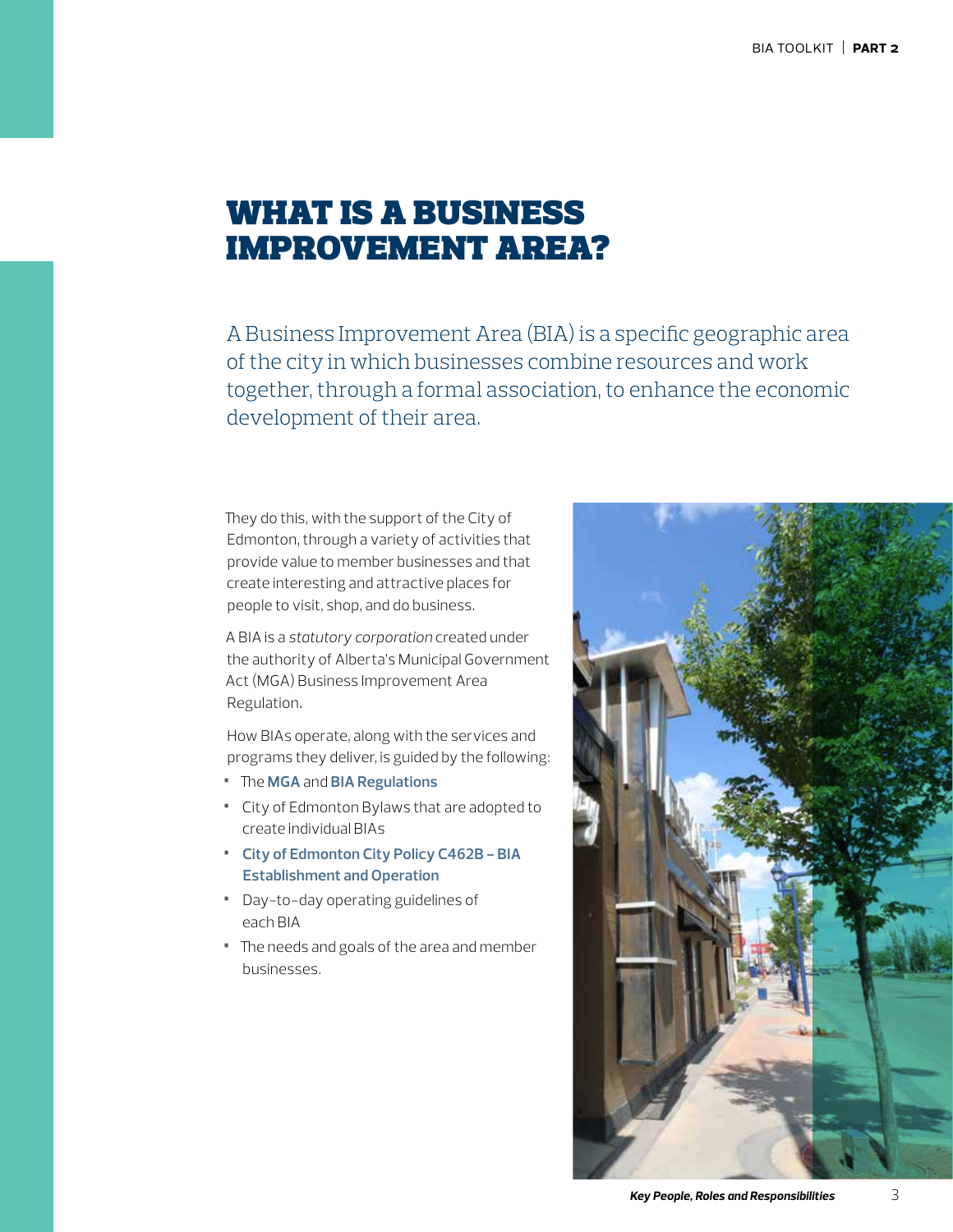The non-profit organization that works to support a vibrant economy in a BIA and to meet the needs of its members.

**Business Owners**

**Association**

Each business owner in the BIA's geographic area is a member of the BIA association. Members nominate individuals to the board of directors, review the BIA annual budget, and may volunteer to support BIA activities.

**Board of Directors**

This board sets the direction for the BIA and oversees work to support economic development and BIA members. Directors are unpaid volunteers, are nominated by the BIA membership and appointed by City Council. They may or may not be business owners in the area.

#### **Executive Director**

Is hired by the BIA Board of Directors to provide programs and services that advance the board's priorities for the area and that provide value for BIA members. The executive director (or ED) oversees the daily operations of the association and may represent the BIA to the community and City Council.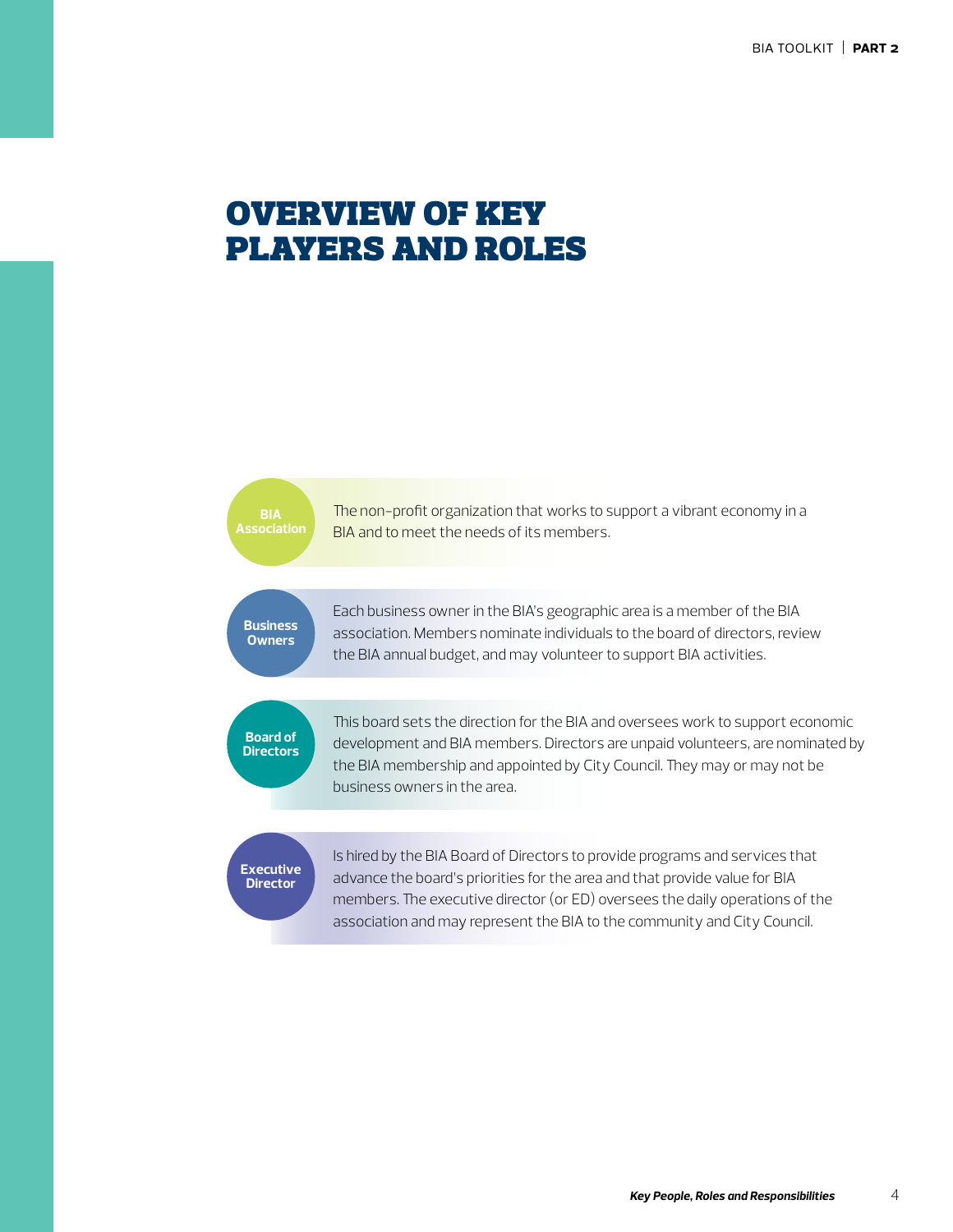#### bia members

All businesses operating within a BIA, including professional corporations, pay a BIA tax. This tax is also referred to as a tax levy. Business and professional corporation owners who pay the BIA tax are members of the BIA association. BIA members may influence the operation of their BIA by:

- **•** Serving on the board of directors.
- **•** Working on committees to advance specific BIA goals.
- **•** Volunteering to support BIA programs and events.
- **•** Attending the Annual General Meeting (AGM) and:
	- + Nominating individuals to the BIA's board of directors.
	- + Reviewing the proposed BIA annual budget before the board sends it to City Council for approval.

Only tax-paying businesses are legally recognized as members of the association, and only these members may vote on BIA related matters at AGMs and other meetings where the board of directors may seek direction from the BIA membership. A BIA may choose to build relationships with individuals and organizations that do not pay BIA taxes in their area and to involve them in association activities. However, unless these individuals have been formally appointed to the board by City Council, they are not entitled to vote on matters pertaining to the BIA.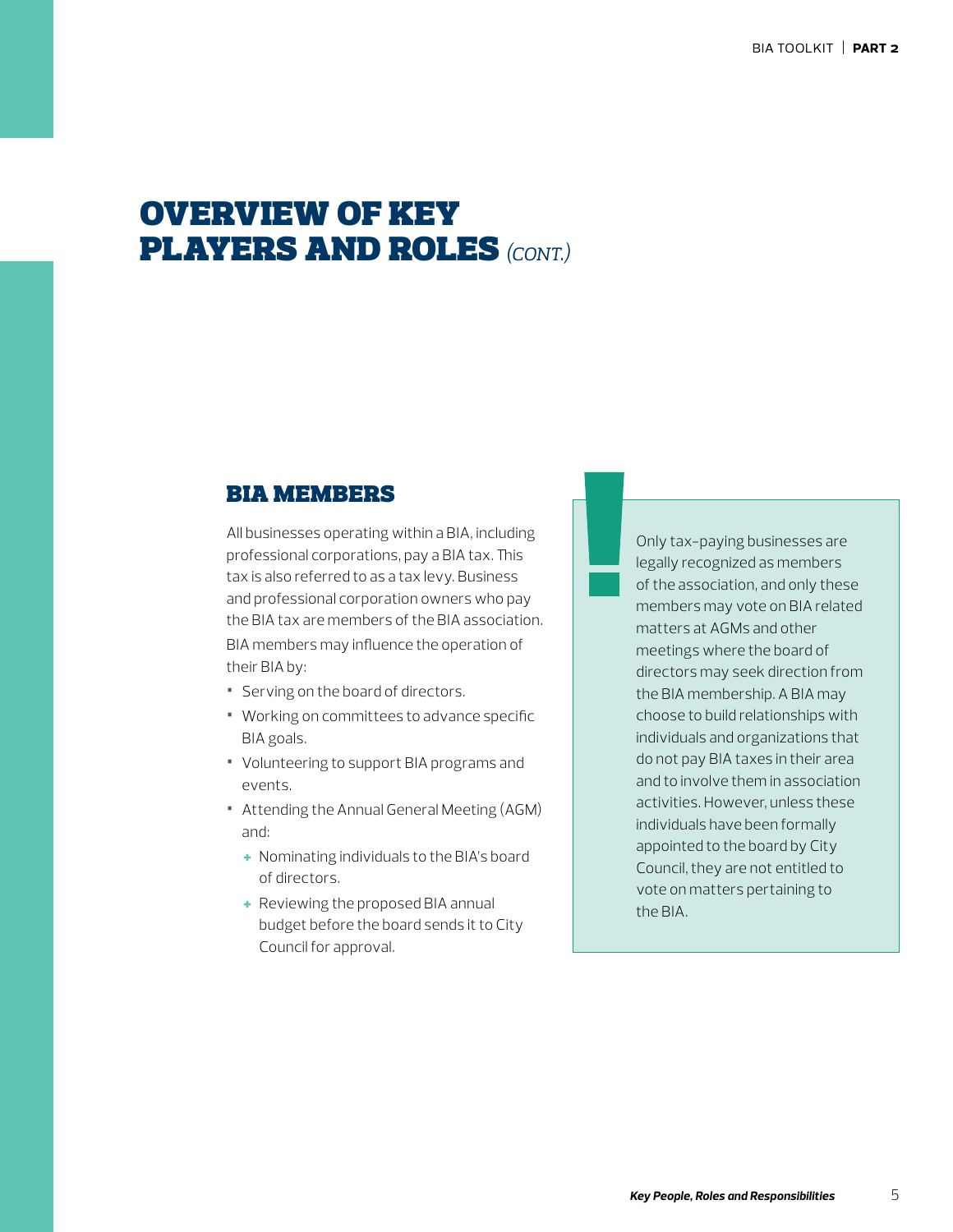#### bia board of directors

The BIA Board of Directors sets the direction for the BIA, including identifying goals and priorities for advancing the economic vibrancy of the area. Each director must be nominated by a business owner in the BIA. An individual who is not nominated by a business owner in the BIA may not be on the board. Each year directors must be re-nominated by members and nominations must be approved by City Council.

The BIA board has three key roles: management, governance, and recruitment of new directors.

The board:

- **•** Makes decisions by voting at board meetings.
- **•** Meets at least four times each year (quarterly).
- **•** Elects a chair who presides over all meetings and provides leadership for the BIA.
- **•** Elects officers such as treasurer and secretary.
- **•** May delegate authority to committees, officers, employees, and others.
- **•** May assign duties to an executive director.

Investing in regular board development to strengthen the skills and effectiveness of directors will benefit the BIA. The Alberta Government provides **[board development](https://www.alberta.ca/board-development-program.aspx/)** in-person and **[online workshops](https://www.eventbrite.ca/o/government-of-alberta-community-development-unit-30418656442)** at no cost.

#### **Management Roles and Activities**

The BIA directors set the direction of the BIA association based on their knowledge and experience of the unique strengths and challenges of the area. The board also oversees the functioning of the association and ensures that it meets annual operating requirements. Key activities and responsibilities include:

- **•** Creating a strategic plan to identify and work towards the BIA's goals.
- **•** Creating a financial plan to fund the actions identified in the strategic plan.
- **•** Preparing and submitting an annual budget to City Council for approval, along with a list of people nominated to the BIA board of directors.
- **•** Overseeing the BIA's finances.
- **•** Presenting an annual report and audited financial statements of the previous calendar year to the Executive Committee of City Council.
- **•** Submitting quarterly variance reports to the City.
- **•** Hiring an executive director to oversee the implementation of the strategic plan and the daily administration of the association.
- **•** Representing the BIA to City Council and the community.
- **•** Working to recruit and nominate new directors as needed.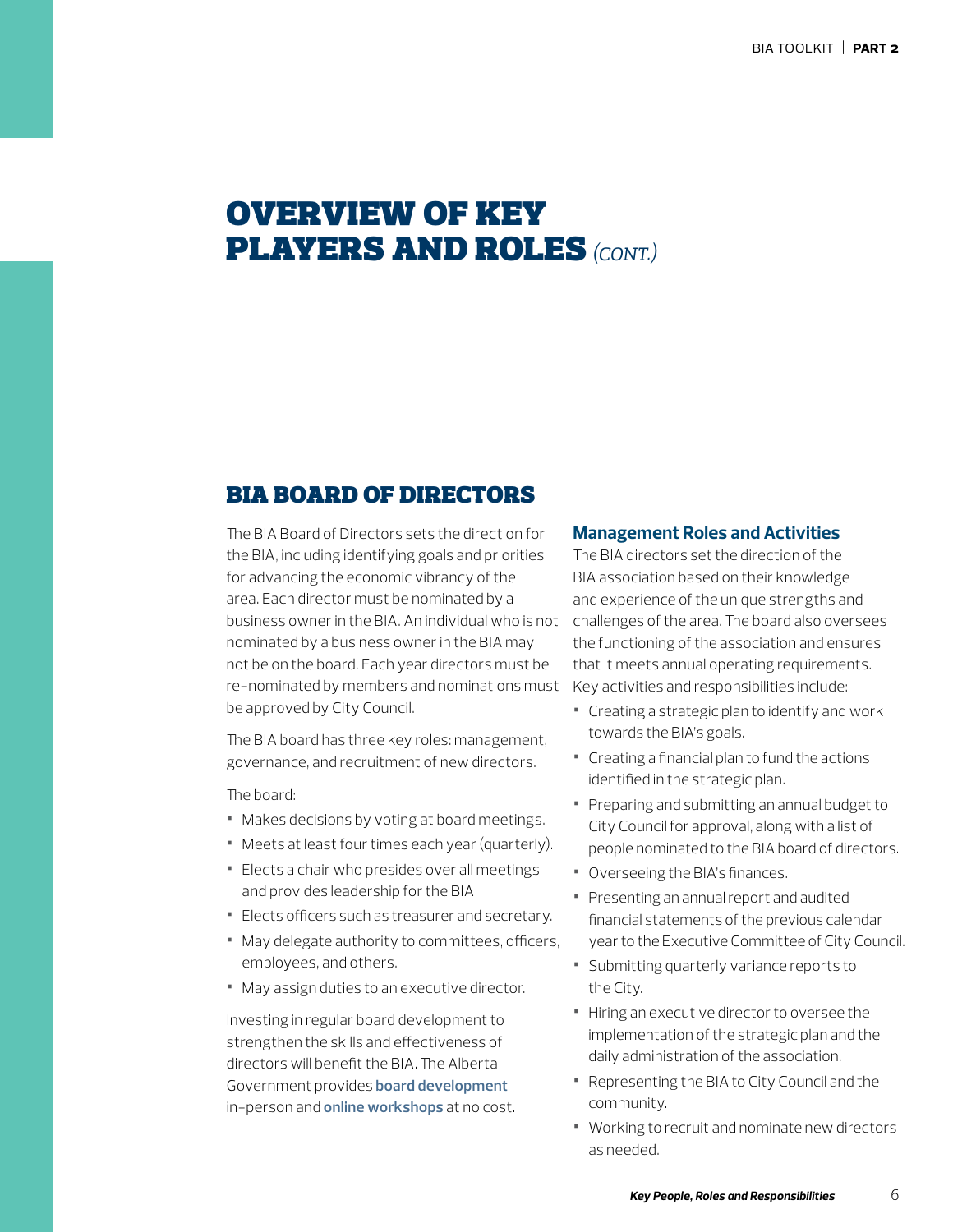#### **Governance Roles and Mandatory Activities**

The board of directors ensures the BIA association complies with its own governing document, operating guidelines and all government laws and regulations that apply to a BIA.

The board of directors must do the following to maintain the status of the organization:

- **•** Create a governing document, operating guidelines, and procedures to address the specific needs of their association.
- **•** Director Responsibilities:
	- + Follow general ethical, conflict of interest, and code of conduct guidelines, and ensure confidentiality of information.
	- + Disclose any conflict or potential conflict of interest prior to a matter coming before the board for discussion.

A conflict of interest exists where a business associated with a director or a limited number of businesses (including one associated with a director or their family member) will benefit from a specific activity of the BIA. General benefits that may result from BIA activities to support the economic vibrancy of an area overall are not conflicts of interest.

- **•** Ensure information retention policies and management procedures are in place to oversee the use, retention and destruction of data, and to comply with the Freedom of Information and Privacy Act of Alberta (**[FOIP](https://www.edmonton.ca/city_government/city_organization/freedom-of-information-and-privacy.aspx)**).
- **•** Hold an Annual General Meeting (AGM) with BIA members to present a review of the past year's audited financial statements and the proposed budget for the new year and activities.
- **•** The AGM approved budget and board nomination must be submitted to the city for Council's annual review and funding approval by the **middle of October, annually**.

It is recommended that governing documents be reviewed by a lawyer and City of Edmonton staff to ensure they comply with the requirements of the MGA, MGA Regulations, as well as City bylaws and policies related to BIAs.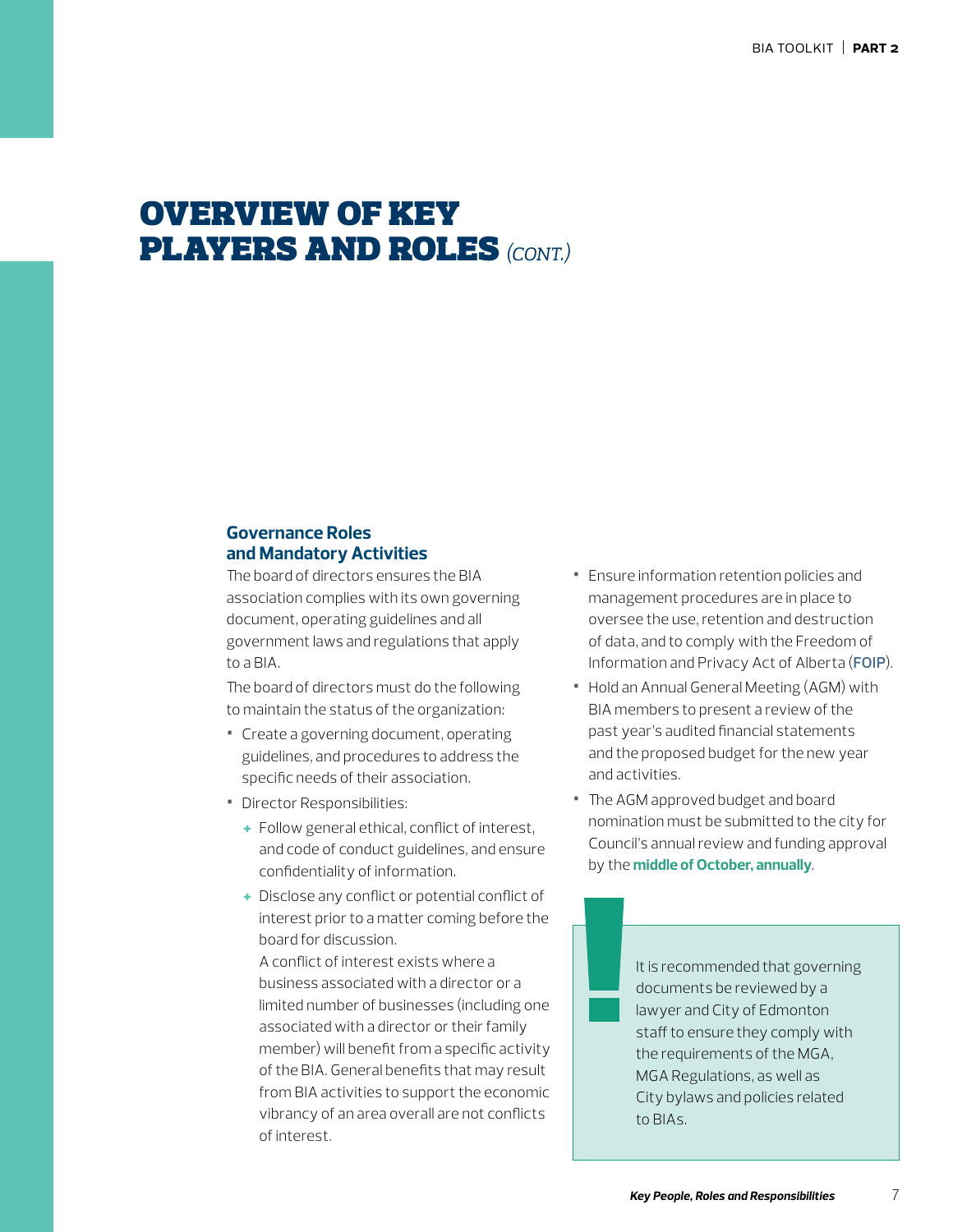#### **Recruiting Directors for the BIA Board**

Current directors on the BIA board (and also general BIA members) may be involved in the engagement of prospective directors. Prospective directors must be nominated by a business owner in the BIA and must accept the nomination in writing.

Engaging BIA members and others to serve on a BIA board is an ongoing process. A clear understanding of the BIA's approach to economic development and the specific requirements to achieve BIA goals is key to successfully recruiting people willing to invest their time and energy.

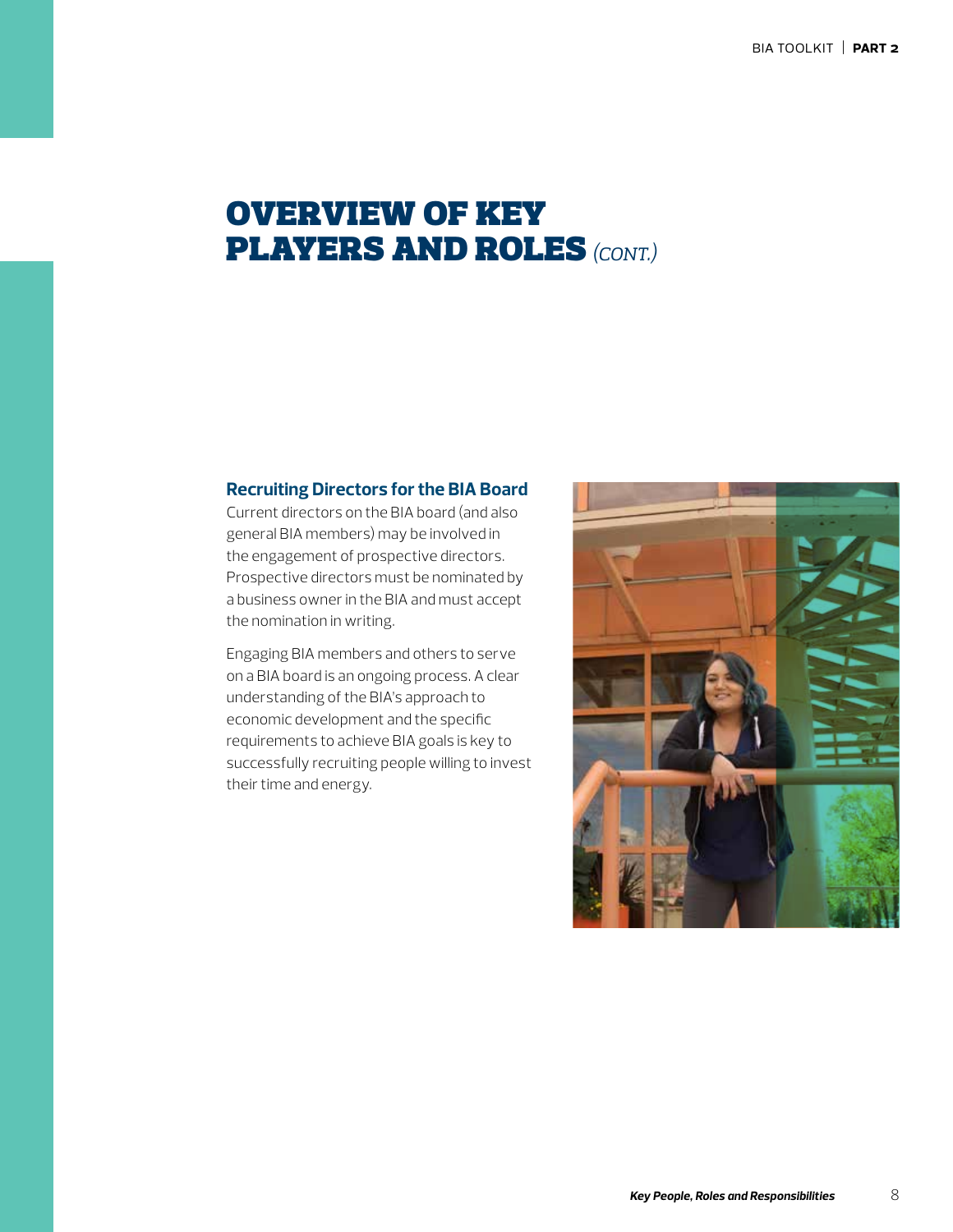#### **BIA COMMITTEES**

A board of directors may choose to establish committees to focus on key issues and initiatives.

Committees are usually chaired by a director. Creating committees to meet the specific needs of a BIA can help achieve success and provide many benefits to the BIA.

Engaging members of the BIA association and other interested individuals and organizations requires that the BIA clearly state the following (typically in a Terms of Reference document for the committee):

- **•** The purpose of the committee and how it advances the overall BIA strategic plan.
- **•** The specific skills, experience and/or attributes that members will contribute.
- **•** Time commitment required as a member of the committee: how often will the committee meet? What is the deadline forthe action?
- **•** Any delegation of authority by the board to the committee.

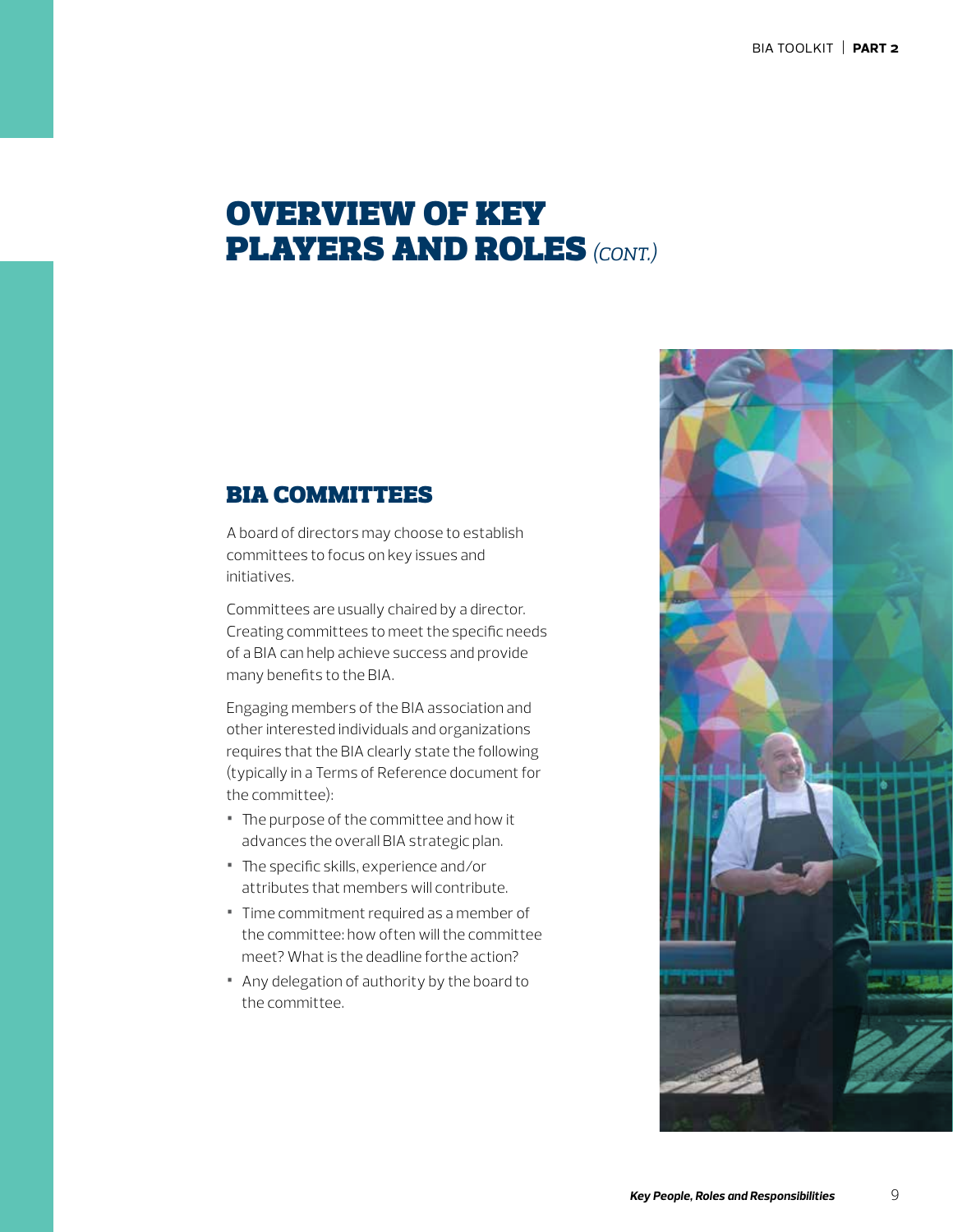#### bia executive director

The BIA Executive Director (ED) is hired by the BIA and reports to the board of directors. Having an executive director is strongly recommended, though it is not a legislated requirement.

Directors on the BIA's board are volunteers and may not have the capacity to manage the longterm and daily needs of operating the BIA. An executive director may be a paid employee of the BIA or a contractor.

When an ED is hired, the board assigns their responsibilities and delegates authorities. These often include:

- **•** Helping the BIA board of directors meet its governance requirements.
- **•** Working with the board to create guidelines and procedures to guide the BIA operations.
- **•** Implementing the BIA Strategic Plan
	- + Providing direction and managerial oversight to achieve key short and long term goals.
	- + Implementing action items.
	- + Serving as a liaison to the board to advise of issues and opportunities related to specific goals.
- **•** Creating positive and constructive working relationships with BIA stakeholders
	- + Maintaining relationships with BIA members, keeping them engaged and informed.
	- + Connecting businesses, property owners, community members, City service areas, and partner organizations.
	- + Serving as the primary media spokesperson for the BIA.
	- + Representing the interests of the BIA publically and at BIA Council meetings.
- **•** Managing and operating the BIA
	- + Helping establish and manage the annual budget.
	- + Preparing quarterly financial reports.
	- + Hiring, orientation, termination, and succession planning of BIA staff.
	- + Maintaining BIA records (see Records Management).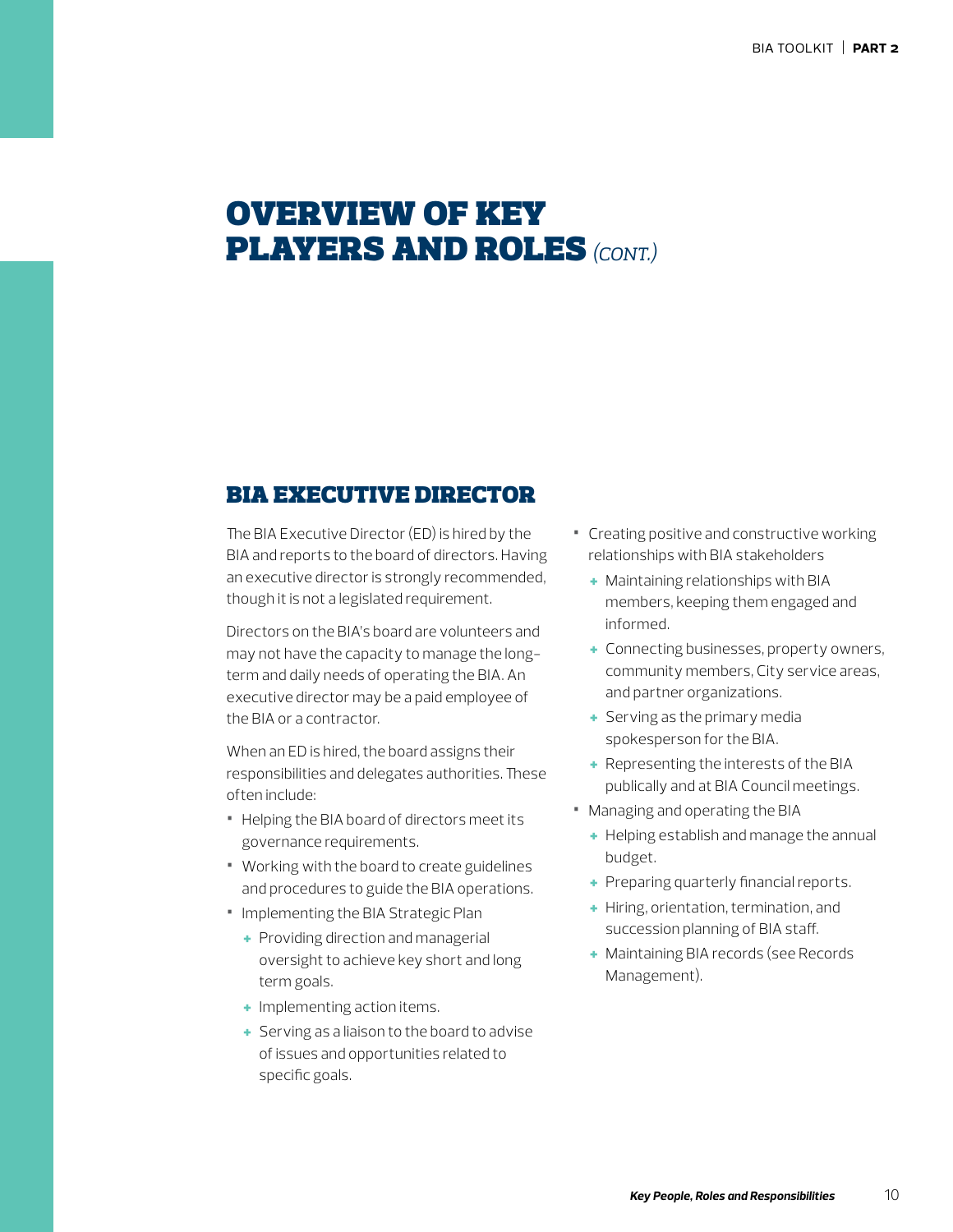#### **Example Executive Director Qualifications**

Each BIA board determines the specific requirements they need in their ED. These may include:

- **•** Degree in business, administration, marketing, or a related field.
- **•** Experience working with small business and understanding business needs.
- **•** Experience working with non-profit organizations and boards of directors.
- **•** Proven experience managing people and finances.
- **•** Knowledge of municipal government structure and operations.
- **•** Strong communication and public relation skills and the ability to work effectively with diverse groups.
- **•** Experience organizing and running effective meetings.
- **•** Ability to develop effective, trusting relationships, and partnerships with community and business leaders, elected officials, City staff, and key influencers.
- **•** Ability to identify emerging issues and opportunities for the board of directors consideration.

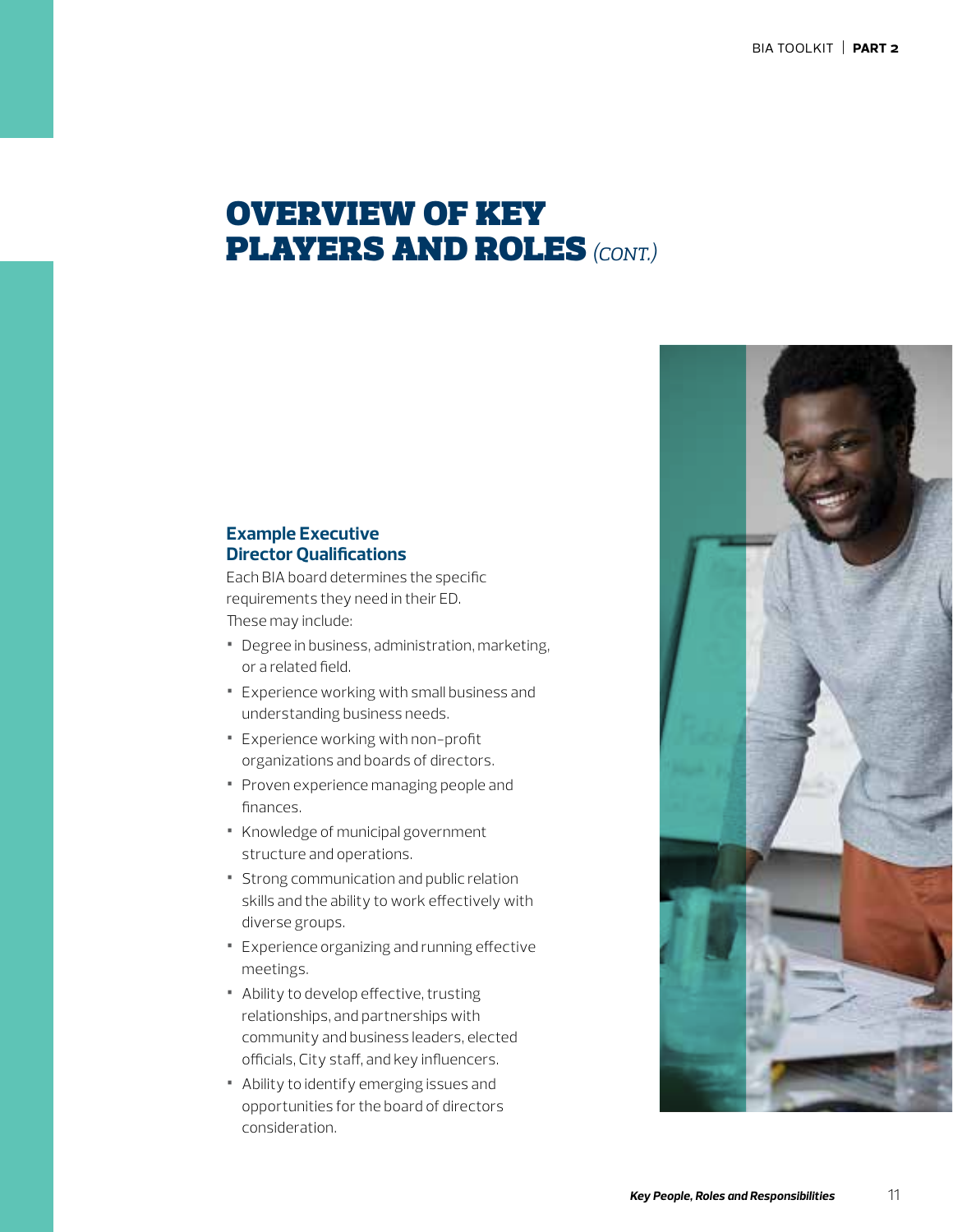### bia council

The Council is an alliance of all Edmonton BIA executive directors. The Council meets on a regular basis to address common issues, propose collective solutions, and plan unified advocacy efforts.

Typically, meetings are held quarterly and are chaired by one executive director. The frequency of meetings, items to be discussed, follow-up actions, and how the Council operates overall is determined by the group. City staff and other parties may participate, when requested and as possible.

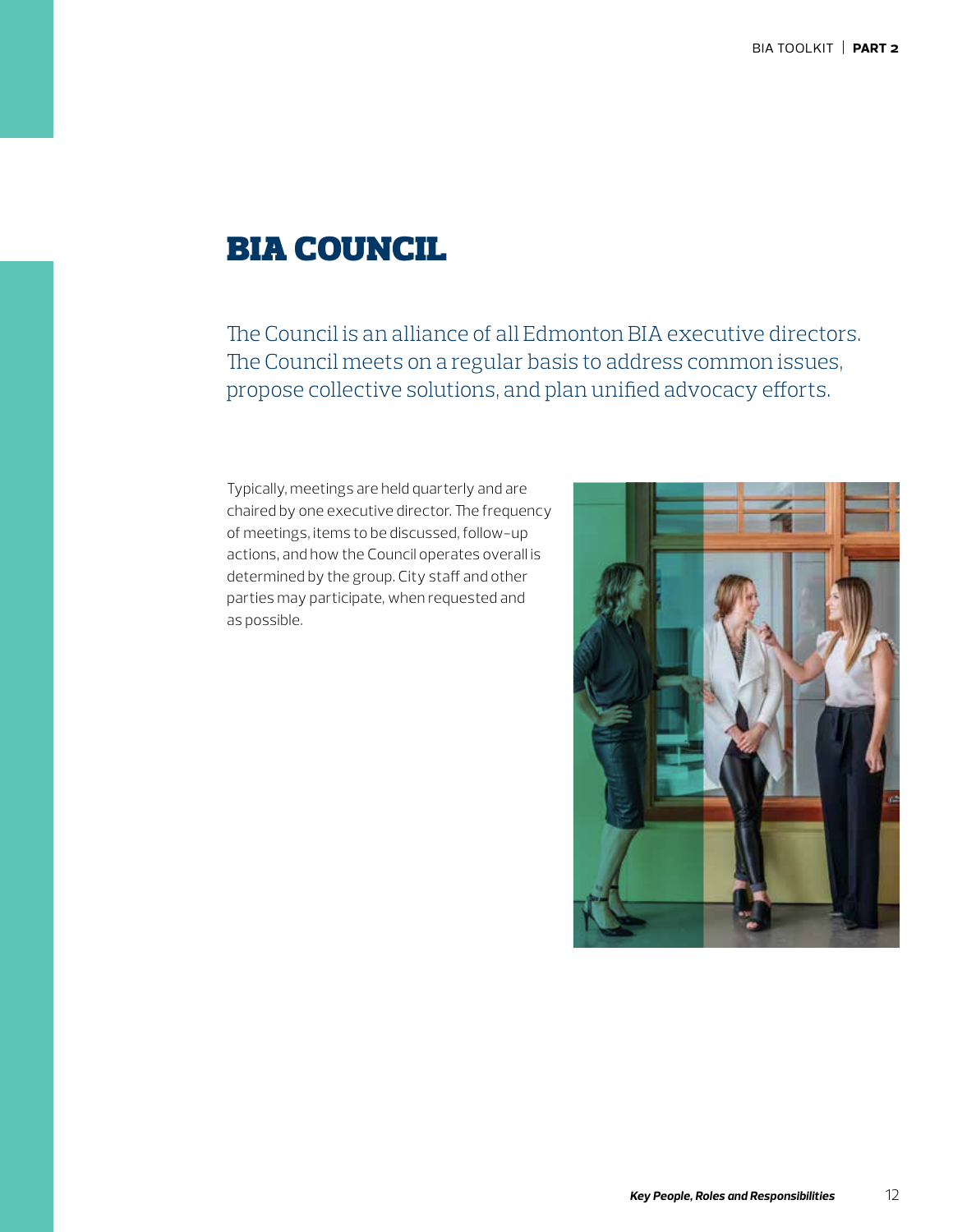# city of edmonton bia liason staff

City staff work closely with BIAs and the BIA Council to support their diverse needs.

The City's BIA Liaison and Infrastructure Specialist provide guidance on governance and administration, connect BIAs to other staff and City programs, help to coordinate infrastructure maintenance and operations within BIAs, help to

resolve emergent issues, and share information of interest. For more information on working with the City, see Part 4 of the BIA Toolkit: Working with the City.